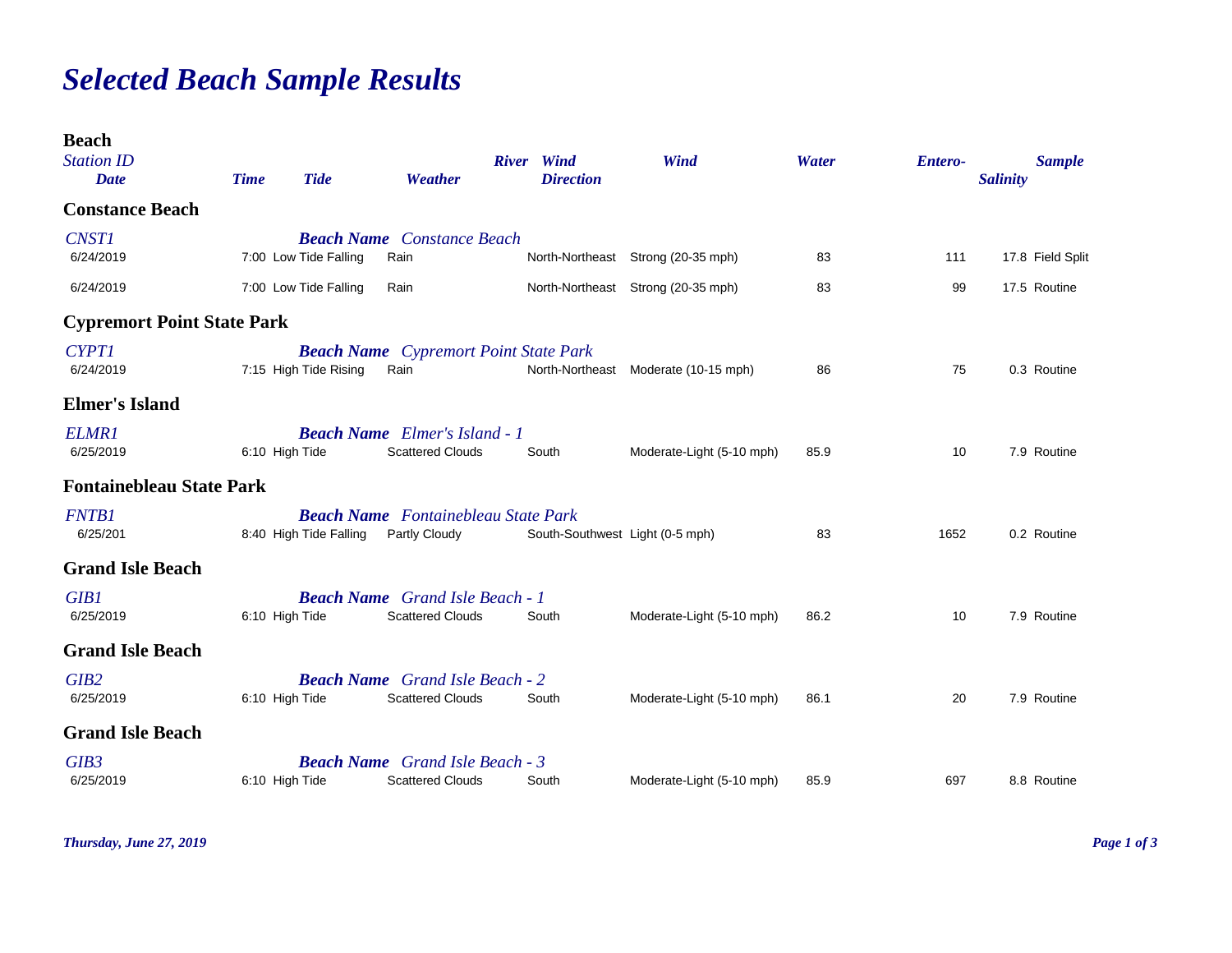| <b>Beach</b><br><b>Station ID</b><br><b>Date</b> | <b>Time</b> | <b>Tide</b>           | Weather                                                                | River Wind<br><b>Direction</b> | Wind                               | Water | <b>Entero-</b> | <b>Sample</b><br><b>Salinity</b> |
|--------------------------------------------------|-------------|-----------------------|------------------------------------------------------------------------|--------------------------------|------------------------------------|-------|----------------|----------------------------------|
| <b>Grand Isle State Park</b>                     |             |                       |                                                                        |                                |                                    |       |                |                                  |
| <b>GISP1</b><br>6/25/2019                        |             | 6:10 High Tide        | <b>Beach Name</b> Grand Isle State Park - 1<br><b>Scattered Clouds</b> | South                          | Moderate-Light (5-10 mph)          | 86.2  | 10             | 7.9 Routine                      |
| <b>Grand Isle State Park</b>                     |             |                       |                                                                        |                                |                                    |       |                |                                  |
| GISP <sub>2</sub><br>6/25/2019                   |             | 6:10 High Tide        | <b>Beach Name</b> Grand Isle State Park - 2<br><b>Scattered Clouds</b> | South                          | Moderate-Light (5-10 mph)          | 86.1  | 10             | 7.9 Routine                      |
| <b>Grand Isle State Park</b>                     |             |                       |                                                                        |                                |                                    |       |                |                                  |
| GISP3<br>6/25/2019                               |             | 6:10 High Tide        | <b>Beach Name</b> Grand Isle State Park - 3<br><b>Scattered Clouds</b> | South                          | Moderate-Light (5-10 mph)          | 86.1  | 20             | 7.9 Routine                      |
| <b>Grand Isle State Park</b>                     |             |                       |                                                                        |                                |                                    |       |                |                                  |
| GISP4<br>6/25/2019                               |             | 6:10 High Tide        | <b>Beach Name</b> Grand Isle State Park - 4<br><b>Scattered Clouds</b> | South                          | Moderate-Light (5-10 mph)          | 86    | 10             | 7.9 Routine                      |
| <b>Gulf Breeze</b>                               |             |                       |                                                                        |                                |                                    |       |                |                                  |
| <b>GBRZ1</b><br>6/24/2019                        |             | 7:00 Low Tide Falling | <b>Beach Name</b> Gulf Breeze<br>Rain                                  |                                | North-Northeast Strong (20-35 mph) | 83    | 207            | 18.3 Routine                     |
| <b>Holly Beach</b>                               |             |                       |                                                                        |                                |                                    |       |                |                                  |
| <b>HOLLY1</b><br>6/24/2019                       |             | 7:00 Low Tide Falling | <b>Beach Name</b> Holly Beach - 1<br>Rain                              |                                | North-Northeast Strong (20-35 mph) | 83    | 124            | 16.7 Routine                     |
| <b>Holly Beach</b>                               |             |                       |                                                                        |                                |                                    |       |                |                                  |
| HOLLY2<br>6/24/2019                              |             | 7:00 Low Tide Falling | <b>Beach Name</b> Holly Beach - 2<br>Rain                              |                                | North-Northeast Strong (20-35 mph) | 83    | 53             | 16.7 Routine                     |
| <b>Holly Beach</b>                               |             |                       |                                                                        |                                |                                    |       |                |                                  |
| HOLLY3<br>6/24/2019                              |             | 7:00 Low Tide Falling | <b>Beach Name</b> Holly Beach - 3<br>Rain                              |                                | North-Northeast Strong (20-35 mph) | 83    | 53             | 16.6 Routine                     |